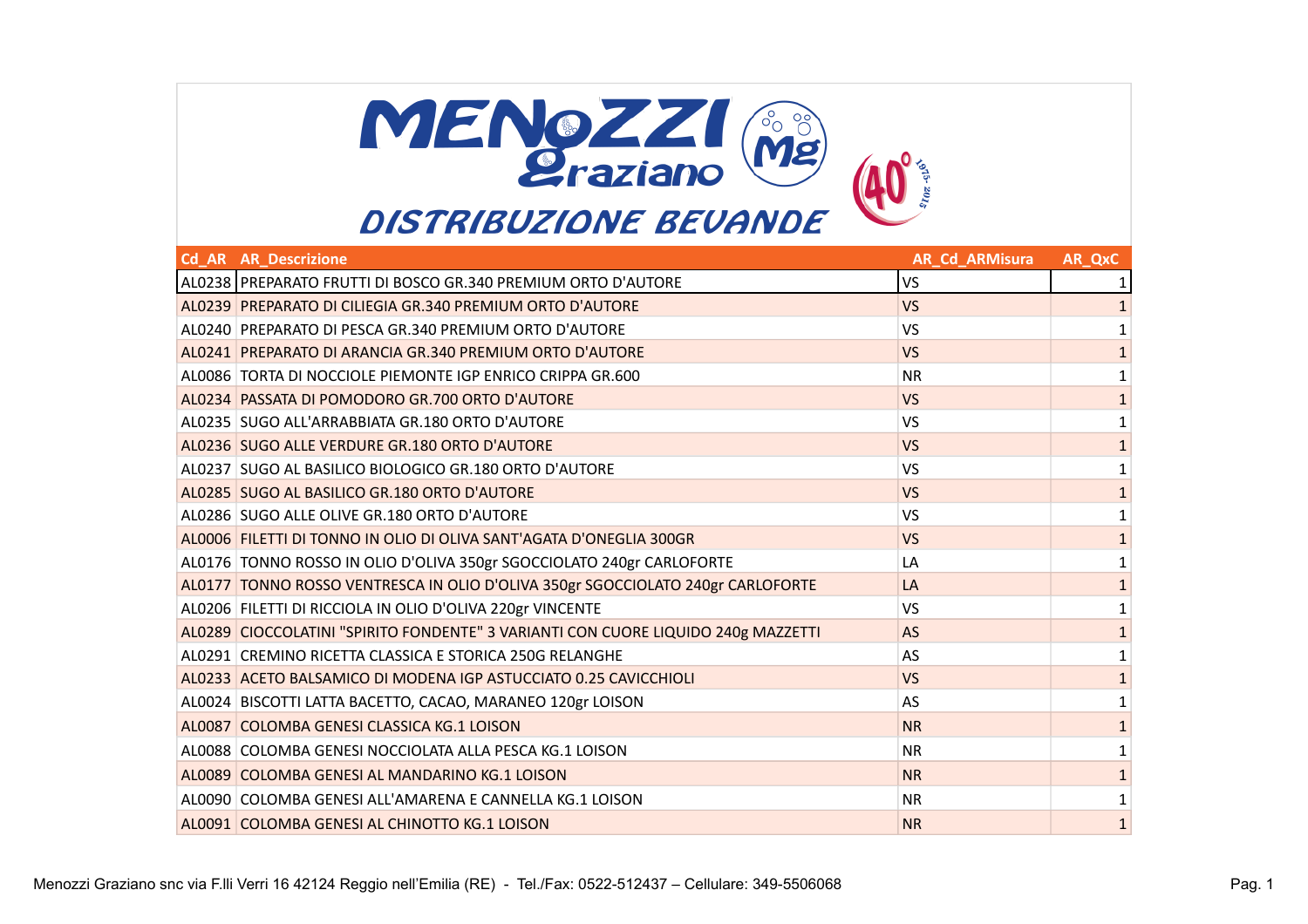

| <b>Cd AR AR Descrizione</b>                                       | <b>AR Cd ARMisura</b> | AR QxC       |
|-------------------------------------------------------------------|-----------------------|--------------|
| AL0092 COLOMBA GENESI ALLA CAMOMILLA E LIMONE KG.1 LOISON         | <b>NR</b>             | 1            |
| AL0093 COLOMBA GENESI CLASSICA KG.0.500 LOISON                    | <b>NR</b>             | 1            |
| AL0094 COLOMBA PRIMAVERA CLASSICA KG.0.750 LOISON                 | <b>NR</b>             | 1            |
| AL0095 COLOMBA ROMANTICA CLASSICA KG.1 LOISON                     | <b>NR</b>             | $\mathbf{1}$ |
| AL0096 COLOMBA ROYAL CLASSICA KG.1 LOISON                         | <b>NR</b>             | 1            |
| AL0097 COLOMBA ROYAL SENZA CANDITI KG.1 LOISON                    | <b>NR</b>             | 1            |
| AL0098 COLOMBA ROYAL CIOCCOLATO KG.1 LOISON                       | <b>NR</b>             | 1            |
| AL0099 COLOMBA TRASPARENZE CLASSICA KG.0.750 LOISON               | <b>NR</b>             | $\mathbf{1}$ |
| AL0100 COLOMBA TRASPARENZE SENZA CANDITI KG.0.750 LOISON          | <b>NR</b>             | 1            |
| AL0101 COLOMBA TRASPARENZE DIVIGNA KG.0.750 LOISON                | <b>NR</b>             | $\mathbf{1}$ |
| AL0102 COLOMBA TRASPARENZE AL LIMONE KG.0.750 LOISON              | <b>NR</b>             | 1            |
| AL0103 COLOMBA TRASPARENZE AL CIOCCOLATO KG.0.750 LOISON          | <b>NR</b>             | $\mathbf{1}$ |
| AL0104 COLOMBA TRASPARENZE ALLO ZABAJONE KG.0.750 LOISON          | <b>NR</b>             | 1            |
| AL0105 COLOMBA MAGNUM CLASSICA KG.2 CONFEZIONE TRASPARENTE LOISON | <b>NR</b>             | 1            |
| AL0106 COLOMBA MAGNUM CLASSICA KG.5 SCATOLA REGALO LOISON         | NR.                   | 1            |
| AL0107 COLOMBA MIGNON CLASSICA IN COFANETTO KG.0.100 LOISON       | <b>NR</b>             | $\mathbf{1}$ |
| AL0108 COLOMBA MIGNON CLASSICA CON PELUCHES KG.0.100 LOISON       | <b>NR</b>             | 1            |
| AL0109 COLOMBA ASTUCCI CLASSICA KG.1 LOISON                       | <b>NR</b>             | 1            |
| AL0110 COLOMBA ASTUCCI AL CACAO KG.1 LOISON                       | <b>NR</b>             | 1            |
| AL0111 COLOMBA ASTUCCI ALLO ZABAIONE KG.1 LOISON                  | <b>NR</b>             | $\mathbf{1}$ |
| AL0184 COLOMBA RISVEGLIO AL MANDARINO KG.0.750 LOISON             | <b>NR</b>             | 1            |
| AL0185 COLOMBA PRIMAVERA AMARENA E CANNELLA KG.0.750 LOISON       | <b>NR</b>             | $\mathbf{1}$ |
| AL0186 COLOMBA LATTA CLASSICA KG.1 LOISON                         | <b>NR</b>             | 1            |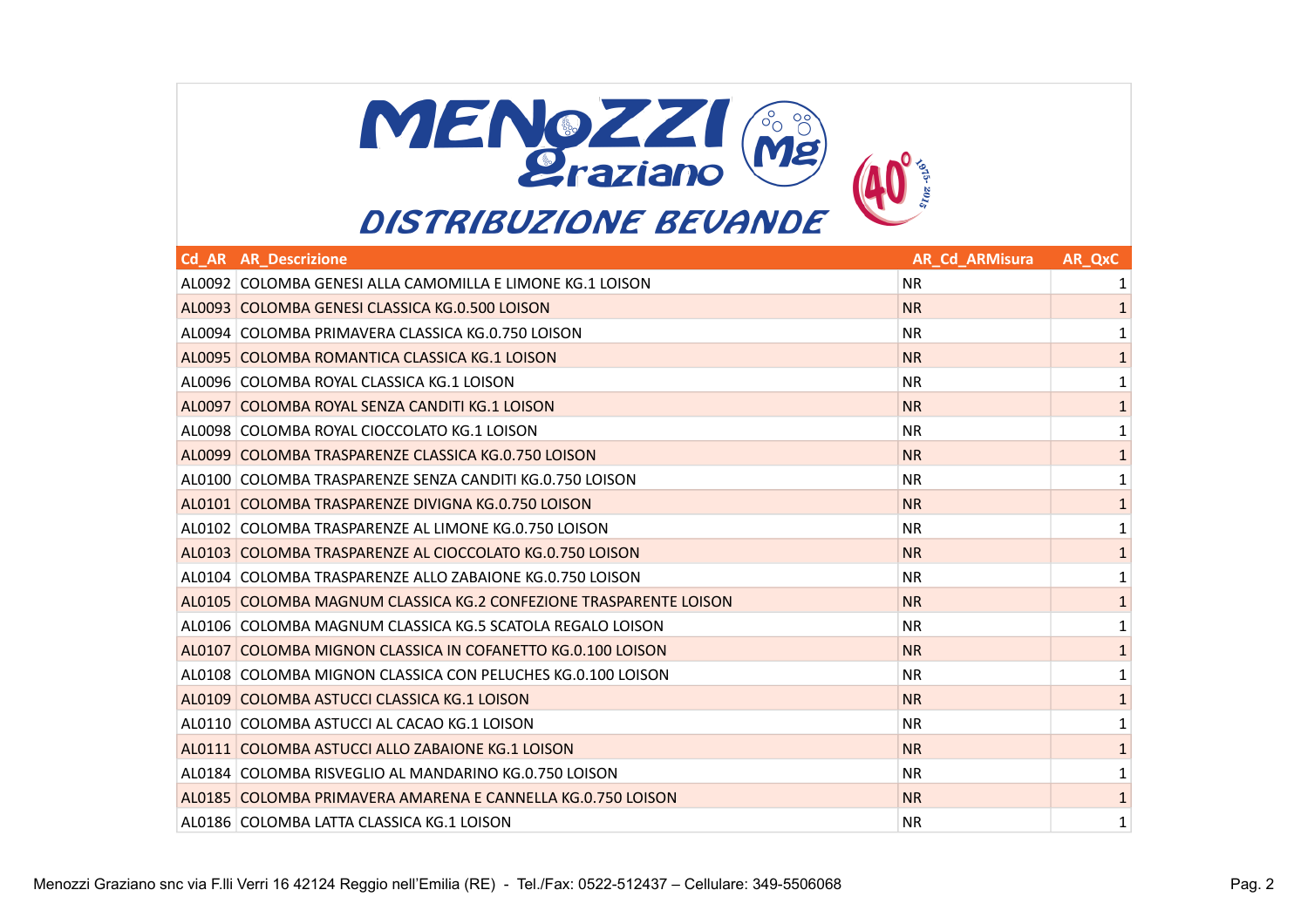

| <b>Cd AR AR Descrizione</b>                                    | <b>AR Cd ARMisura</b> | AR QxC       |
|----------------------------------------------------------------|-----------------------|--------------|
| AL0187 COLOMBA ROYAL DIVIGNA KG.1 LOISON                       | <b>NR</b>             | 1            |
| AL0188 COLOMBA PRINCESS CLASSICA KG.0.500 LOISON               | <b>NR</b>             | 1            |
| AL0043 PANDORO ZAFFIRO CLASSICO KG.1 LOISON                    | <b>NR</b>             | 1            |
| AL0044 PANDORO ZAFFIRO CIOCCOLATO KG.1 LOISON                  | <b>NR</b>             | 1            |
| AL0045 PANDORO ZAFFIRO ZABAJONE KG.1 LOISON                    | <b>NR</b>             | 1            |
| AL0067 PANDORO ASTUCCI CLASSICO KG.1 LOISON                    | <b>NR</b>             | 1            |
| AL0085 PANDORO GENESI CIOCCOLATO KG.1 LOISON                   | <b>NR</b>             | $\mathbf{1}$ |
| AL0215   PANDORO GENESI CLASSICO KG.1 LOISON                   | <b>NR</b>             | 1            |
| AL0216 PANDORO GENESI ZABAIONE KG.1 LOISON                     | <b>NR</b>             | $\mathbf{1}$ |
| AL0030 PANETTONE GENESI CLASSICO KG.1 LOISON                   | <b>NR</b>             | 1            |
| AL0031 PANETTONE GENESI REGAL CIOCCOLATO KG.1 LOISON           | <b>NR</b>             | $\mathbf{1}$ |
| AL0032 PANETTONE GENESI DIVINO KG.1 LOISON                     | <b>NR</b>             | 1            |
| AL0033 PANETTONE GENESI CLASSICO KG.0.500 LOISON               | <b>NR</b>             | 1            |
| AL0034 PANETTONE GENESI REGAL CIOCCOLATO KG.0.500 LOISON       | <b>NR</b>             |              |
| AL0035 PANETTONE GENESI DIVINO KG.0.500 LOISON                 | <b>NR</b>             | 1            |
| AL0036 PANETTONE FRUTTA E FIORI ALL'AMARENA KG.1 LOISON        | <b>NR</b>             | 1            |
| AL0037 PANETTONE FRUTTA E FIORI FICO KG.1 LOISON               | <b>NR</b>             | 1            |
| AL0038 PANETTONE FRUTTA E FIORI ALBICCOA E ZENZERO KG.1 LOISON | <b>NR</b>             | 1            |
| AL0039 PANETTONE FRUTTA E FIORI MANDARINO KG.0.500 LOISON      | <b>NR</b>             | $\mathbf{1}$ |
| AL0040 PANETTONE FRUTTA E FIORI MARRON GLACE' KG.0.500 LOISON  | <b>NR</b>             | 1            |
| AL0041 PANETTONE FRUTTA E FIORI AMARENA KG.0.500 LOISON        | <b>NR</b>             | $\mathbf{1}$ |
| AL0042 PANETTONE FRUTTA E FIORI ALLA ROSA KG.0.600 LOISON      | <b>NR</b>             | 1            |
| AL0046 PANETTONE TAZZE CLASSICO KG.0.500 LOISON                | <b>NR</b>             | 1            |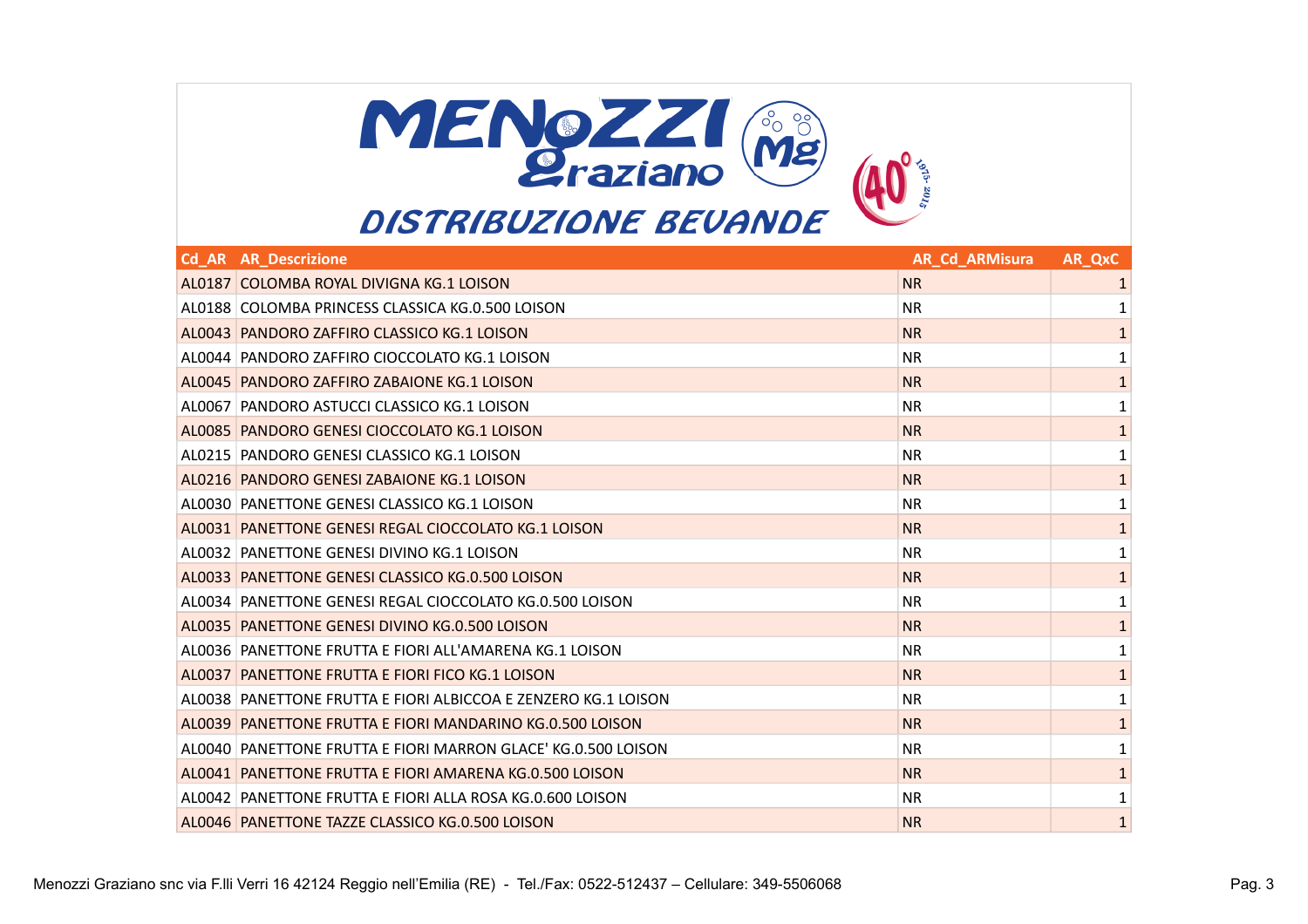

| <b>Cd AR AR Descrizione</b>                                        | <b>AR Cd ARMisura</b> | AR QxC       |
|--------------------------------------------------------------------|-----------------------|--------------|
| AL0047 PANETTONE ARGENTI REGAL CIOCCOLATO KG.0.600 LOISON          | <b>NR</b>             | 1            |
| AL0048 PANETTONE LATTA CLASSICO KG.0.750 LOISON                    | <b>NR</b>             | 1            |
| AL0050   PANETTONE LATTA REGAL CIOCCOLATO KG.0.750 LOISON          | <b>NR</b>             | 1            |
| AL0051 PANETTONE LATTA AL MANDARINO KG.0.750 LOISON                | <b>NR</b>             | $\mathbf 1$  |
| AL0052 PANETTONE REGALO CLASSICO CON TAGLIERE IN LEGNO KG.1 LOISON | <b>NR</b>             | 1            |
| AL0054 PANETTONE ROYAL CLASSICO KG.1 LOISON                        | <b>NR</b>             | 1            |
| AL0055 PANETTONE ROYAL MANDORLATO KG.1 LOISON                      | <b>NR</b>             | 1            |
| AL0056 PANETTONE ROYAL SENZA CANDITI KG.1 LOISON                   | <b>NR</b>             | $\mathbf{1}$ |
| AL0057 PANETTONE ROYAL LIMONE KG.1 LOISON                          | <b>NR</b>             | 1            |
| AL0058 PANETTONE ROYAL CREMA KG.1 LOISON                           | <b>NR</b>             | $\mathbf{1}$ |
| AL0059 PANETTONE ROYAL AMARETTO KG.1 LOISON                        | <b>NR</b>             | 1            |
| AL0060 PANETTONE ROYAL CAFFE KG.1 LOISON                           | <b>NR</b>             | $\mathbf{1}$ |
| AL0061 PANETTONE UTENSILI SENZA CANDITI KG.0.750 LOISON            | <b>NR</b>             | 1            |
| AL0062 PANETTONE MAGNUM CLASSICO KG.3 LOISON                       | <b>NR</b>             | $\mathbf{1}$ |
| AL0063 PANETTONCINO CLASSICO IN COFANETTO KG.0.100 LOISON          | <b>NR</b>             | 1            |
| AL0064 PANETTONCINO CLASSICO PELUCHES KG.0.100 LOISON              | <b>NR</b>             | $\mathbf{1}$ |
| AL0065   PANETTONE ASTUCCI CLASSICO KG.1 LOISON                    | <b>NR</b>             | 1            |
| AL0066 PANETTONE ASTUCCI GRAN CACAO KG.1 LOISON                    | <b>NR</b>             | $\mathbf{1}$ |
| AL0139 PANETTONE FRUTTA E FIORI MANDARINO KG.1 LOISON              | <b>NR</b>             | 1            |
| AL0140 PANETTONE FRUTTA E FIORI NOEL KG.1 LOISON                   | <b>NR</b>             | $\mathbf{1}$ |
| AL0141 PANETTONE FRUTTA E FIORI AL CHINOTTO KG.1 LOISON            | <b>NR</b>             | 1            |
| AL0142 PANETTONE FRUTTA E FIORI LIQUIRIZIA E ZAFFERANO KG.1 LOISON | <b>NR</b>             | $\mathbf{1}$ |
| AL0143 PANETTONE FRUTTA E FIORI CAMOMILLA KG.1 LOISON              | <b>NR</b>             | 1            |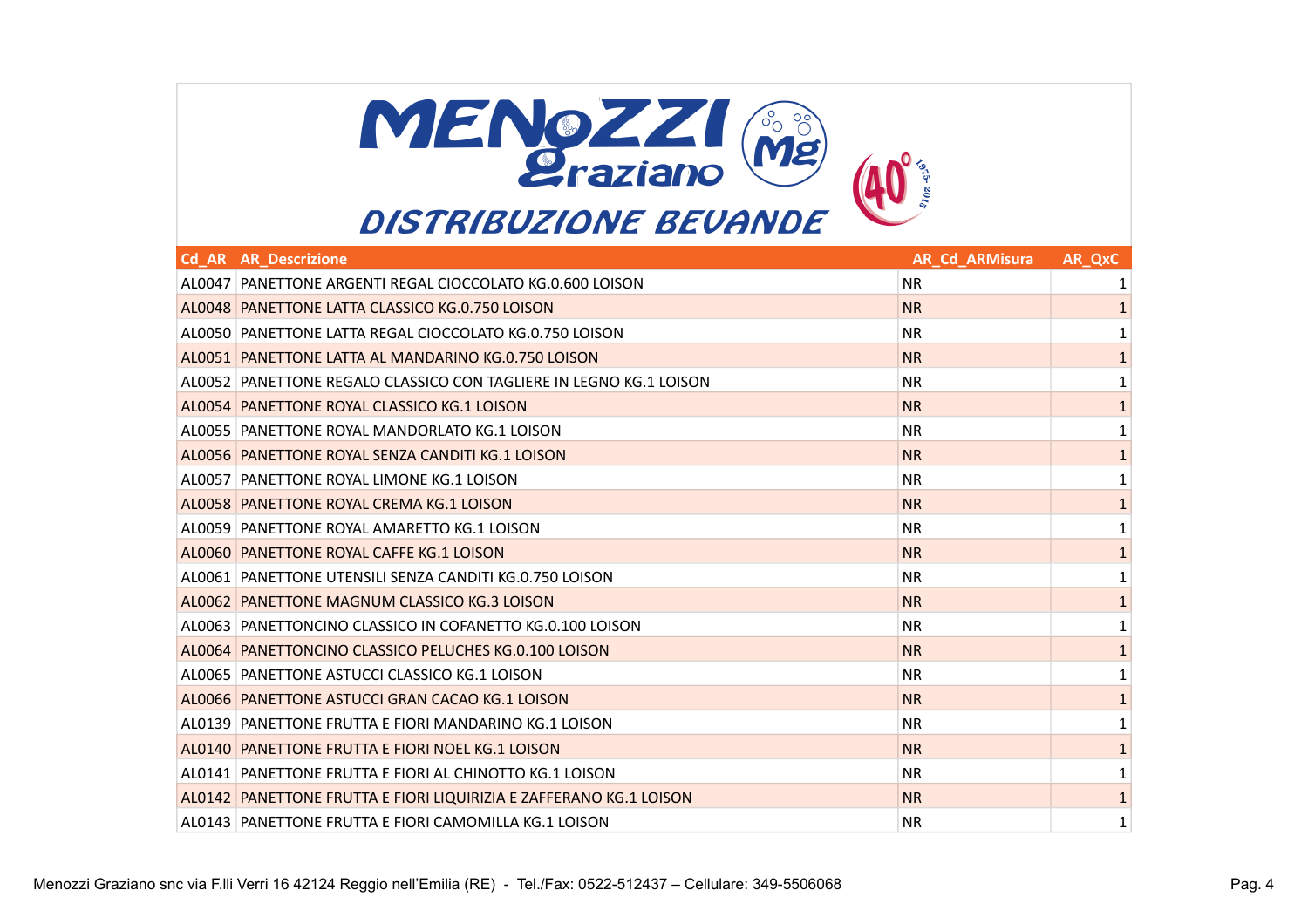

| <b>Cd AR AR Descrizione</b>                                                | <b>AR_Cd_ARMisura</b> | <b>AR_QxC</b> |
|----------------------------------------------------------------------------|-----------------------|---------------|
| AL0144 PANETTONE FRUTTA E FIORI ALLA ROSA KG.1 LOISON                      | <b>NR</b>             | 1             |
| AL0145 PANETTONE DIAMANTE AL MARRON GLACE' 750g. LOISON                    | <b>NR</b>             | 1             |
| AL0146 PANETTONE PERLA ALL'AMARENA 750g. LOISON                            | <b>NR</b>             | $\mathbf{1}$  |
| AL0147 PANETTONE MILANO CLASSICO KG.1 LOISON                               | <b>NR</b>             | 1             |
| AL0149 PANETTONE ROYAL MANDORLATO 500g. LOISON                             | <b>NR</b>             | $\mathbf{1}$  |
| AL0150 PANETTONE MAGNUM CLASSICO KG.2 LOISON                               | <b>NR</b>             | 1             |
| AL0151 PANETTONE CAPPELLIERA CLASSICO KG.1 LOISON                          | <b>NR</b>             | $\mathbf{1}$  |
| AL0152 PANETTONE CAPPELLIERA CLASSICO 500g. LOISON                         | <b>NR</b>             | 1             |
| AL0153 PANETTONCINO CLASSICO IN LATTA KG.0.100 LOISON                      | <b>NR</b>             | $\mathbf{1}$  |
| AL0154 PANETTONCINO CLASSICO IN BUSTINA KG.0.100 LOISON                    | <b>NR</b>             | 1             |
| AL0155 PANDORINO CLASSICO IN ASTUCCIO KG.0.100 LOISON                      | <b>NR</b>             | $\mathbf{1}$  |
| AL0191 PANETTONE DIAMANTE CLASSICO KG.0.750 LOISON                         | <b>NR</b>             |               |
| AL0192 PANETTONE DIAMANTE AL MANDARINO KG.0.750 LOISON                     | <b>NR</b>             | 1             |
| AL0194   PANETTONE PERLA REGAL CIOCCOLATO KG.0.750 LOISON                  | <b>NR</b>             | 1             |
| AL0195 PANETTONE REGALO REGAL CIOCCOLATO CON TAGLIERE IN LEGNO KG.1 LOISON | <b>NR</b>             | $\mathbf{1}$  |
| AL0196 PANETTONE ROYAL CLASSICO 500g. LOISON                               | <b>NR</b>             | 1             |
| AL0197 PANETTONE ROYAL SENZA CANDITI 500g. LOISON                          | <b>NR</b>             | $\mathbf{1}$  |
| AL0202 PANETTONE FRUTTA E FIORI LIMONI KG.1 LOISON                         | <b>NR</b>             | 1             |
| AL0214 PANETTONE GENESI NERO SALE KG.1 LOISON                              | <b>NR</b>             | $\mathbf{1}$  |
| AL0217 PANETTONE FRUTTA E FIORI AGRUMATO KG.1 LOISON                       | <b>NR</b>             | $\mathbf{1}$  |
| AL0218 SBRISOLA MANDORLA E MAIS 200g LOISON                                | <b>NR</b>             | $\mathbf{1}$  |
| AL0219 SBRISOLA PISTACCHIO 200g LOISON                                     | <b>NR</b>             | 1             |
| AL0205 CONFETTURA EXTRA DI FRAGOLE DI SICILIA VINCENTE 240GR               | VS                    | $\mathbf{1}$  |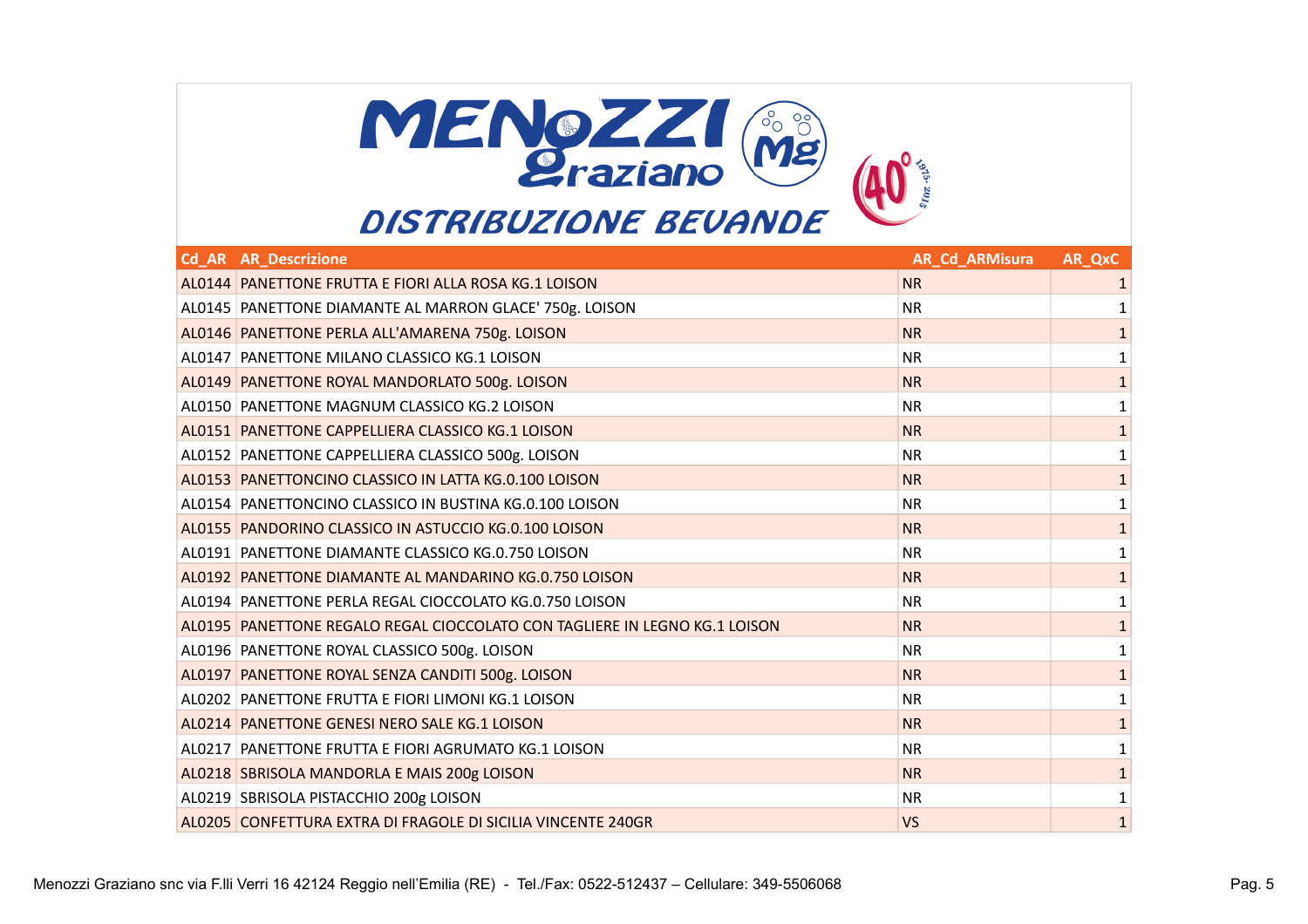

| <b>Cd AR AR Descrizione</b>                                                   | <b>AR_Cd_ARMisura</b> | AR_QxC       |
|-------------------------------------------------------------------------------|-----------------------|--------------|
| AL0270 CREMA CHOCOLAT 180 g. VINCENTE                                         | <b>VS</b>             | 1            |
| AL0271 MARMELLATA DI ARANCIA ROSSA 240 g. VINCENTE                            | <b>VS</b>             | 1            |
| AL0272 CONFETTURA EXTRA DI FICHI DI SICILIA 240 g. VINCENTE                   | <b>VS</b>             | $\mathbf{1}$ |
| AL0281 OLIO EXTRA VERGINE DI OLIVA LITRO BIOLOGICO ORTO D'AUTORE              | <b>BT</b>             |              |
| AL0293 OLIO EXTRA VERGINE DI OLIVA TOSCANO IGP LT.0.500 CASTELLO DI COIANO    | <b>BT</b>             |              |
| AL0242 CIPOLLINE BORRETANE SOTT'OLIO GR280 ORTO D'AUTORE                      | <b>VS</b>             | 1            |
| AL0282 CARCIOFINI SOTT'OLIO GR280 ORTO D'AUTORE                               | <b>VS</b>             |              |
| AL0283 GIARDINIERA SOTT'OLIO GR560 ORTO D'AUTORE                              | <b>VS</b>             | $\mathbf{1}$ |
| AL0284 OLIVE VERDI GRIGLIATE SOTT'OLIO GR280 ORTO D'AUTORE                    | <b>VS</b>             | 1            |
| AL0287 FAGIOLI BORLOTTI AL NATURALE GR.310 ORTO D'AUTORE                      | <b>VS</b>             | 1            |
| AL0288 PISELLI AL NATURALE GR.310 ORTO D'AUTORE                               | <b>VS</b>             | 1            |
| AL0292 PANETTONE 2.0 UVETTA E ARANCIA CANDITA 280g VASOCOTTURA                | <b>NR</b>             | $\mathbf{1}$ |
| AL0290 PANETTONE ALLA GRAPPA 7.0 e FICHI senza scorze di agrumi KG.1 MAZZETTI | <b>NR</b>             | 1            |
| AL0243 SPAGHETTONI g.500 MASCIARELLI                                          | <b>AS</b>             | 1            |
| AL0244 GNOCCHETTI SARDI g.500 MASCIARELLI                                     | AS                    | 1            |
| AL0246 CASERECCI g.500 MASCIARELLI                                            | <b>AS</b>             | $\mathbf{1}$ |
| AL0247   MEZZI RIGATONI g.500 MASCIARELLI                                     | AS                    | 1            |
| AL0248 FUSILLI g.500 MASCIARELLI                                              | <b>AS</b>             | 1            |
| AL0249 PENNE RIGATE g.500 MASCIARELLI                                         | AS                    | 1            |
| AL0250 PACCHERI g.500 MASCIARELLI                                             | <b>AS</b>             | $\mathbf{1}$ |
| AL0251 SEDANI g.500 MASCIARELLI                                               | AS                    |              |
| AL0252 LINGUINE g.500 MASCIARELLI                                             | <b>AS</b>             | 1            |
| AL0253 LIGURIA BIO - TRENETTE SCATOLA g.500                                   | AS                    | 1            |